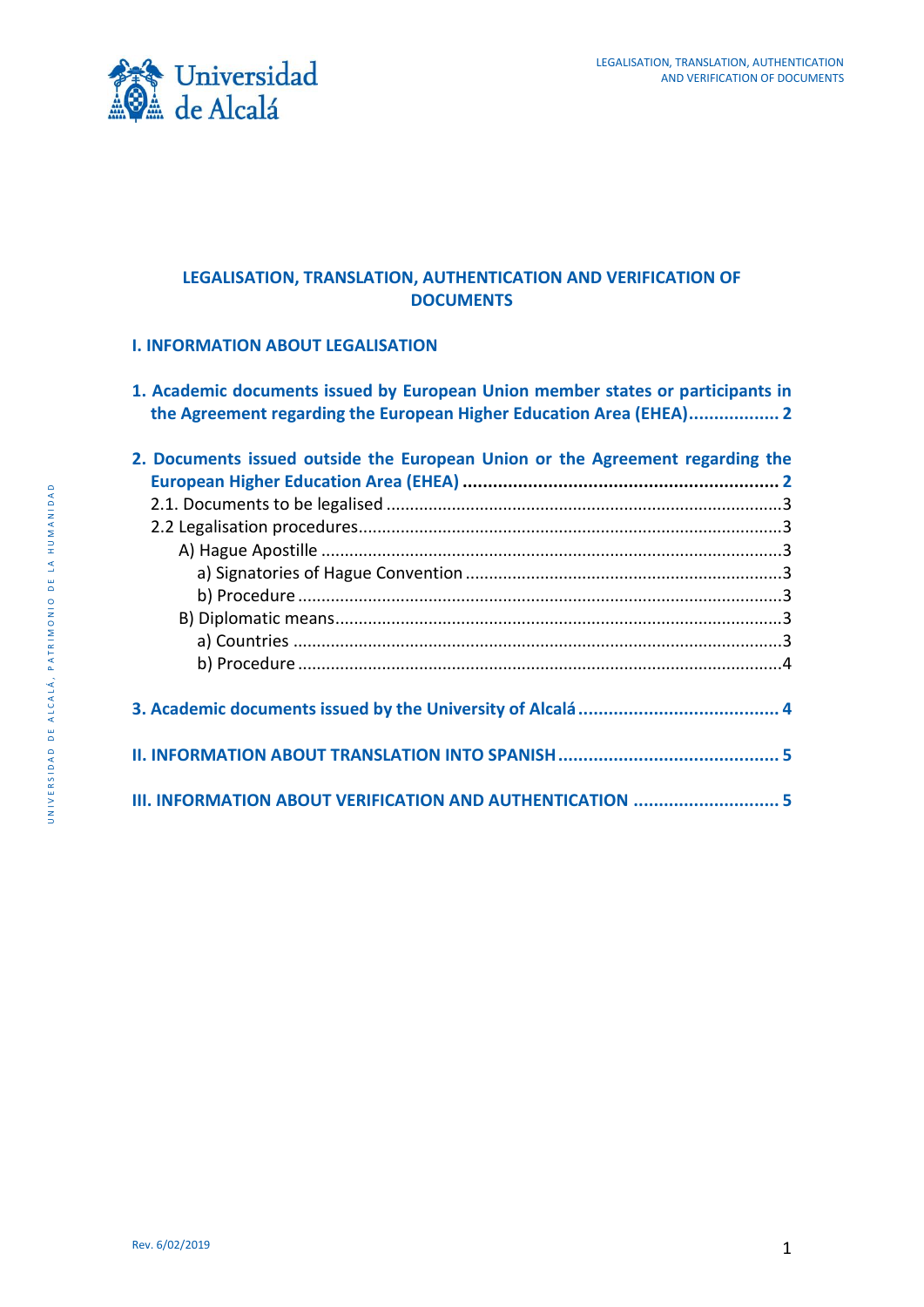

## <span id="page-1-0"></span>**I. INFORMATION ABOUT LEGALISATION**

# <span id="page-1-1"></span>**1. Academic documents issued by European Union member states or participants in the Agreement regarding the European Higher Education Area (EHEA)**

Legalisation is not a requirement for documents issued by authorities in:

**Member states of the European Union:** Austria, Belgium, Bulgaria, Cyprus, Czech Republic, Denmark, Germany, Estonia, Finland, France, Greece, Hungary, Ireland, Italy, Latvia, Lithuania, Luxembourg, Malta, Netherlands, Poland, Portugal, Rumania, Slovakia, Slovenia, Spain, Sweden and United Kingdon.

**The following countries are members of the European Higher Education Area (in addition to all the member states of the European Union):** Albania, Andorra, Armenia, Azerbaijan, Bosnia-Herzegovina, Croatia, Georgia, Iceland, Liechtenstein, Macedonia, Moldavia, Montenegro, Norway, Russia, Serbia, Switzerland Turkey, Ukraine, Vatican City.

# <span id="page-1-2"></span>**2. Documents issued outside the European Union or the Agreement regarding the European Higher Education Area (EHEA)**

- In order to be valid in Spain, these must be legalized.
- Legalisation will be carried out by means of one of the following two procedures, depending on the issuing country:
	- A) Hague Apostille. In accordance with the Hague Convention of 5 October 1961.
	- B) Diplomatic means. This is the procedure for countries which are not signatories of the Hague Convention.
- The mark of legalisation must appear on the original document before making the copy for verification or authentication (see point III below).
- The legalization procedure must be carried out by the interested party or by someone authorized by him or her. The University of Alcalá can assume no responsibility for said procedures.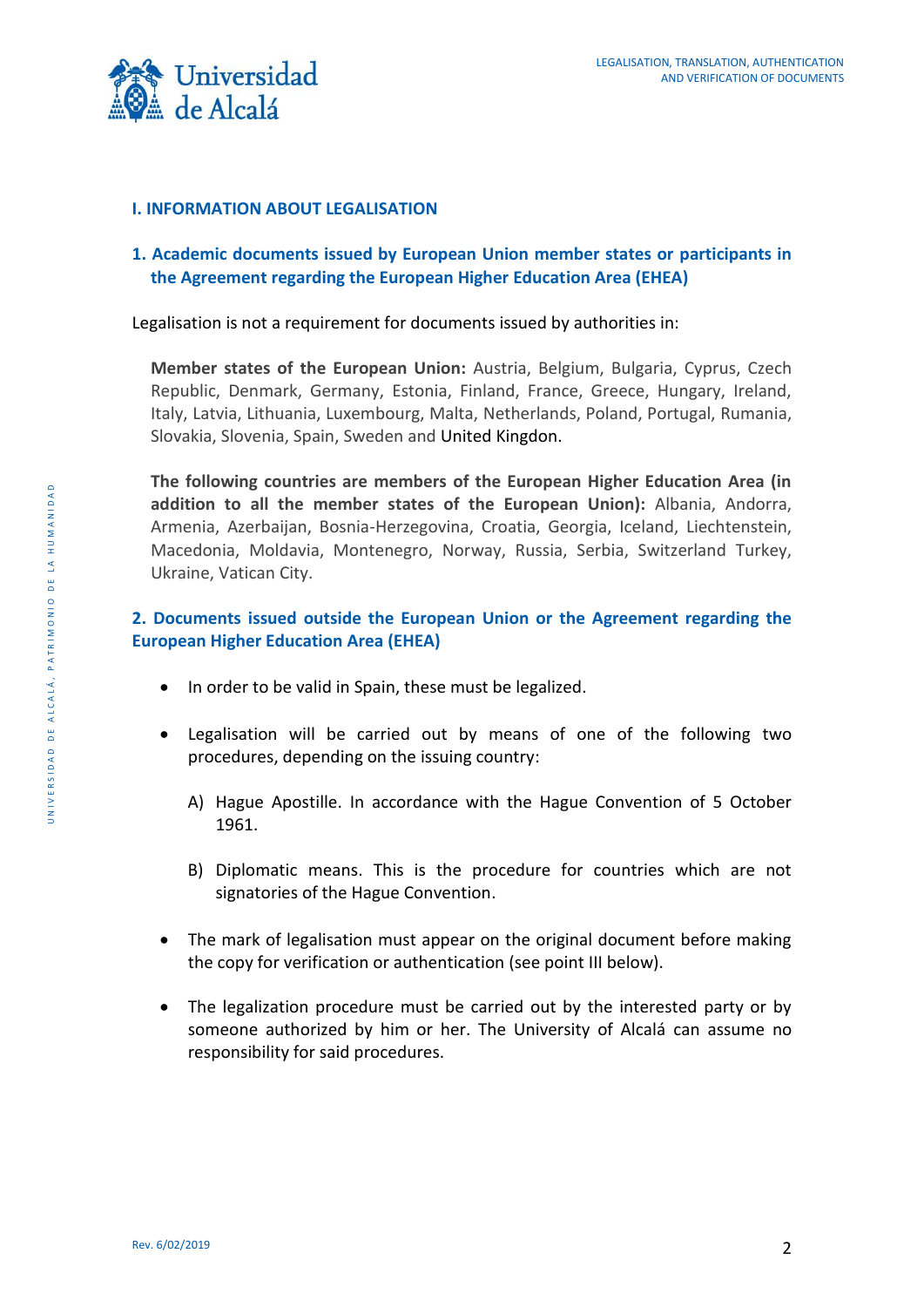

### <span id="page-2-0"></span>**2.1. Documents to be legalised**

- Degree titles or academic certificates of their issue.
- Notarial powers.

#### <span id="page-2-1"></span>**2.2 Legalisation procedures**

#### <span id="page-2-2"></span>**A) Hague Apostille**

## <span id="page-2-3"></span>**a) Signatories of Hague Convention**

In addition to Union European member states and the European Economic Space, the following are signatories:

Andorra, Antigua and Barbados, Argentina, Armenia, Australia, Azerbaijan, Bahamas, Barbados, Belize, Byelorussia, Bolivia, Bosnia-Herzegovina, Botswana, Brasil, Brunei Darussalam, Colombia, Cook Islands, Costa Rica, Croatia, Dominique, Ecuador, El Salvador, Fiji, Former Yugoslav Republic of Macedonia, Georgia, Grenada, Honduras, Hong Kong, India, Israel, Japan, Kazakhstan, Lesotho, Liberia, Macao, Monaco, Malawi, Marshall Islands, Mauritius, México, Moldavia, Namibia, New Zealand, Niue Island, Panama, Peru, Puerto Rico, Dominican Republic, Russian Federation, San Vicente and Grenadines, San Cristobal and Nieves, San Marino, Santa Lucia, Serbia and Montenegro, Seychelles, South Africa, South Korea, Surinam, Swaziland, Tonga, Trinidad and Tobago, Turkey, Ukraine, United States of America, Uruguay, Venezuela, Western Samoa.

Dependent territories: Netherlands (Dutch Antilles, Aruba); United Kingdom (Anguilla, Jersey, Guernsey, Isle of Man, Bermuda, British Antarctic Territory, Cayman Islands, Falkland Islands, Gibraltar, Montserrat, Saint Helena, Turks and Caicos Islands, Virgin Islands).

#### <span id="page-2-4"></span>**b) Procedure**

Legalisation by means of a single seal, known as the "Apostille", and a single signature.

# **B) Diplomatic means**

#### **a) Countries**

All countries which are not signatories of the Hague Convention.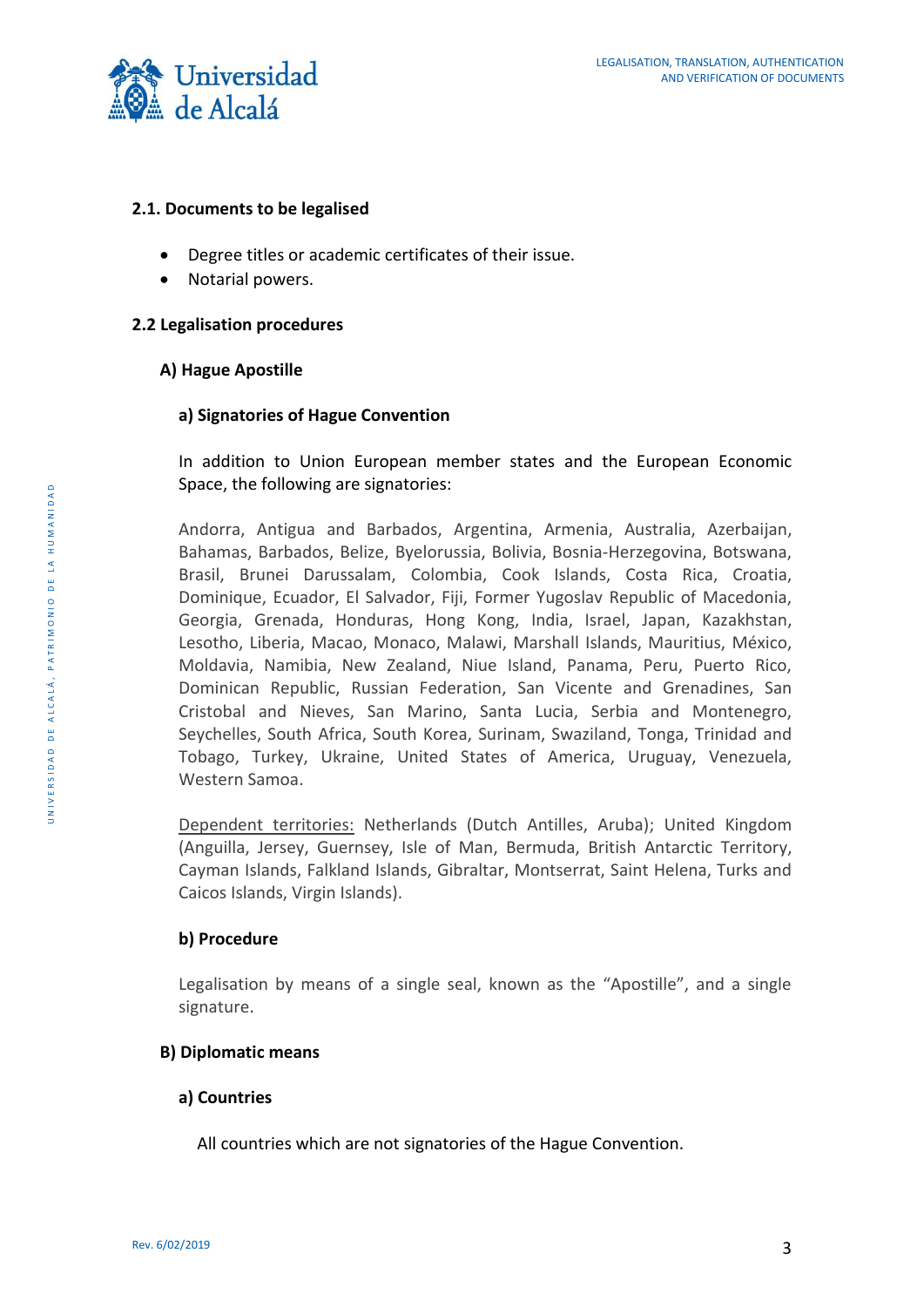

# <span id="page-3-0"></span>**b) Procedure**

1. Recognition by **the country of origin's Ministry of Education** of the signatures which appear on the original document<sup>1</sup>.

2. Legalisation by **the country of origin's Foreign Ministry** of the recognition performed in the previous point.

3. Recognition of the signature of the aforementioned legalisation by **the Spanish consulate in the country of origin.**

# <span id="page-3-1"></span>**3. Academic documents issued by the University of Alcalá**

The University of Alcalá can assume no responsibility for the procedures which, subsequent to the issue and bestowing of the degree title or individual academic record, students may wish to carry out in order to legalise those documents for the purposes of presenting them in a foreign country.

For Master's Degree and PhD studies, consult the information published on the website of the [Ministry of Education, Culture and Sport.](http://www.mecd.gob.es/servicios-al-ciudadano-mecd/catalogo/educacion/gestion-titulos/estudios-universitarios/titulos-espanoles/legalizacion-documentos-academicos-universitarios.html)

The procedure to be carried out for the legalisation of the degree title or certificate the Own studies **(**Postgraduate courses and Undergraduate courses and Continuing Profesional Education) is as follows:

1. Recognition of the signature of the General Secretary of the University of Alcalá by a concerted notary (Plaza de Cervantes, 1 - 28801 Alcalá de Henares - Tel.: 91 883 65 44)

2. Recognition of the signature of the concerted notary by the College of Notaries (C/ Ruiz de Alarcón, 3, 3º 28014 Madrid - Tel.: 91 213 00 00)

3. Legalisation in the Ministry of Justice for the recognition of the signature of the College of Notaries (Legalisations Section - C/ Bolsa, 8 – 28012 Madrid)

4. Legalisation of the degree title in the Foreign Ministry (C/ Juan de Mena, 4. 28071 - Madrid. Switchboard: 91 379 97 00)

<u>.</u>

<sup>&</sup>lt;sup>1</sup> In the case of documents proceeding from Brazil, bearing in mind the university autonomy by virtue of which said country's universities issue their degrees and diplomas, there is no need for the Brazilian Ministry of Education to seal or validate said documents.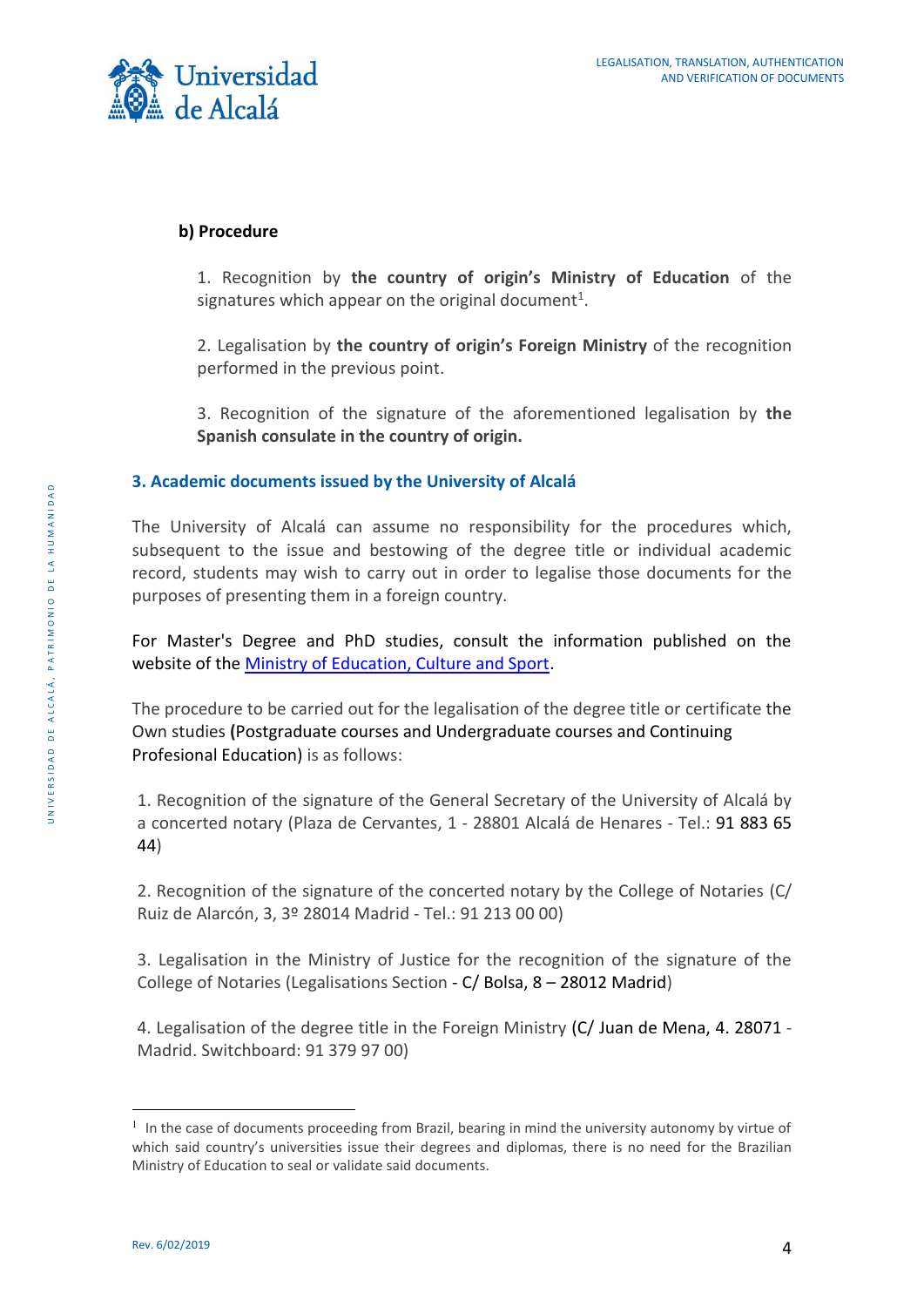

5. Finally, in Spain, the Embassy or the Consulate of the country in which the document is to have effect.

6. Outside Spain, the Foreign Ministry of the student's country will recognise the signature of the Embassy or Consular official who legalised the document in Spain.

Students from Hague Convention signatory countries need only carry out the steps indicated in points 1 and 2.

### <span id="page-4-0"></span>**II. INFORMATION ABOUT TRANSLATION INTO SPANISH**

All documents issued in a foreign language by the competent authorities in the country of origin must be accompanied by a translation into Spanish, unless issued in any of the following languages: English, French, Italian or Portuguese. The translation may be done by:

- a) Any Spanish diplomatic or consular mission abroad.
- b) By the Spanish diplomatic or consular representation in the country of which the applicant is citizen or, where applicable, the country of origin of the document.
- c) By a sworn translator, duly authorised and registered in Spain.
- d) By translators belonging to the public administrations who may bestow on the document sufficient officialdom.

As far as it is possible, when the original document is written in an alphabet which differs from the western alphabet, it is recommended that the corresponding translation include the name of the degree title in its original language transcribed into the western alphabet instead of translating that name.

**The translation into Spanish is exempt of legalisation.**

# <span id="page-4-1"></span>**III. INFORMATION ABOUT VERIFICATION AND AUTHENTICATION**

In order to gain access to University of Alcalá degree programmes, applicants must present in the stipulated period an authenticated photocopy of the academic documents which accredit their compliance of the access requirements.

When this authentication is performed in the Postgraduate School, the interested party will present the original document together with a copy of it. The Postgraduate School will authenticate original and copy, satisfying itself that the contents of both are identical and stamping with the seal of authentication each and every one of the pages of the copy. Once this process has been completed, the original document will be